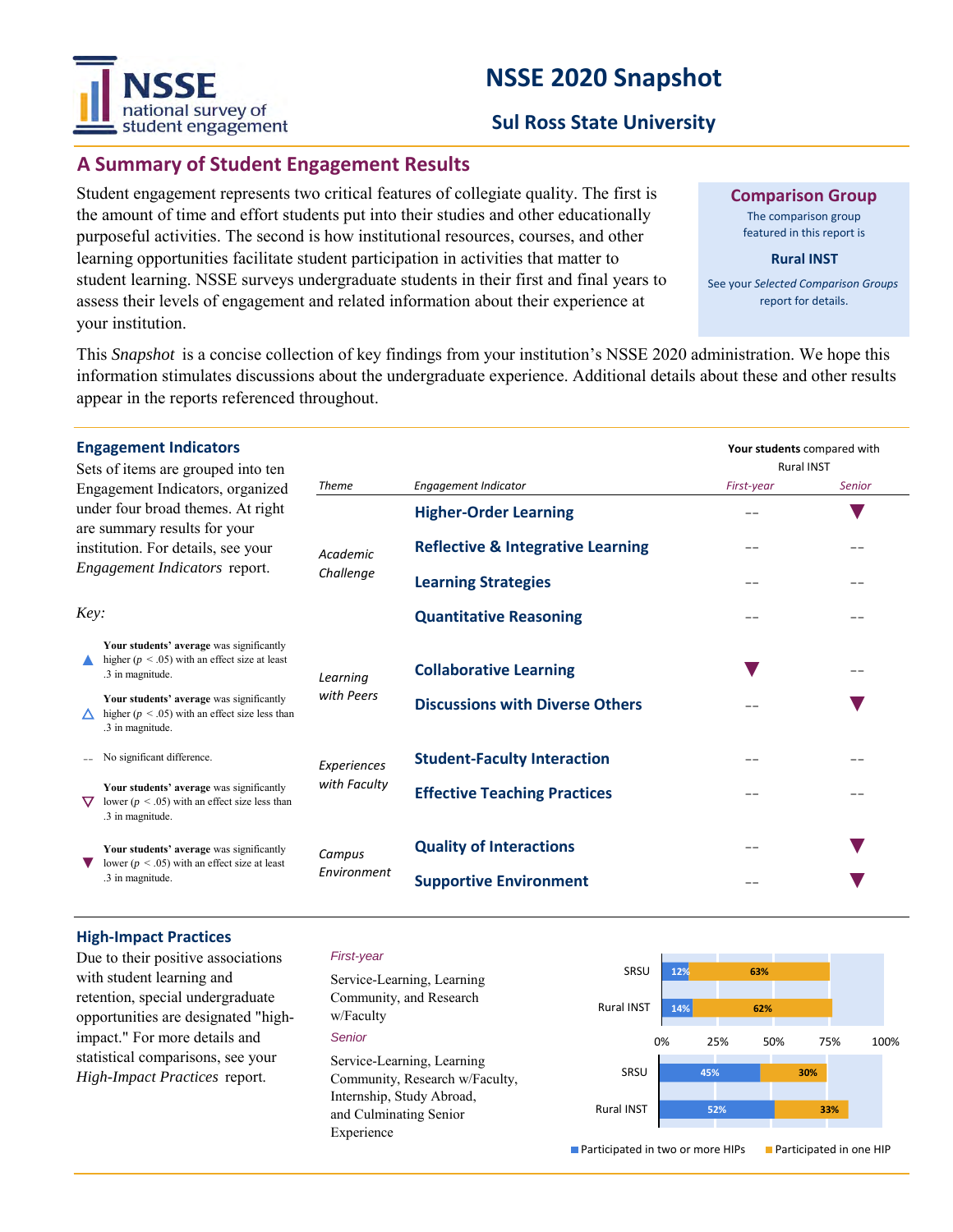

# **NSSE 2020 Snapshot**

# **Sul Ross State University**

## **Academic Challenge: Additional Results**

The Academic Challenge theme contains four Engagement Indicators as well as several important individual items. The results presented here provide an overview of these individual items. For more information about the Academic Challenge theme, see your *Engagement Indicators* report. To further explore individual item results, see your *Frequencies and Statistical Comparisons,* the *Major Field Report,* the *Online Institutional Report,* or the Report Builder.



0 10 20 30 Average Hours per Week on Course Reading 0 50 100 150 Average Pages of Assigned Writing, Current Year

number of hours your students spent reading for their courses and the average number of pages of assigned writing compared to students in your comparison group. Each is an estimate calculated from two or more separate survey questions.



To what extent did students' courses challenge them to do their best work? Response options ranged from  $1 =$  "Not at all" to  $7 =$  "Very much."



How much did students say their institution emphasizes spending significant time studying and on academic work? Response options included "Very much," "Quite a bit," "Some," and "Very little."

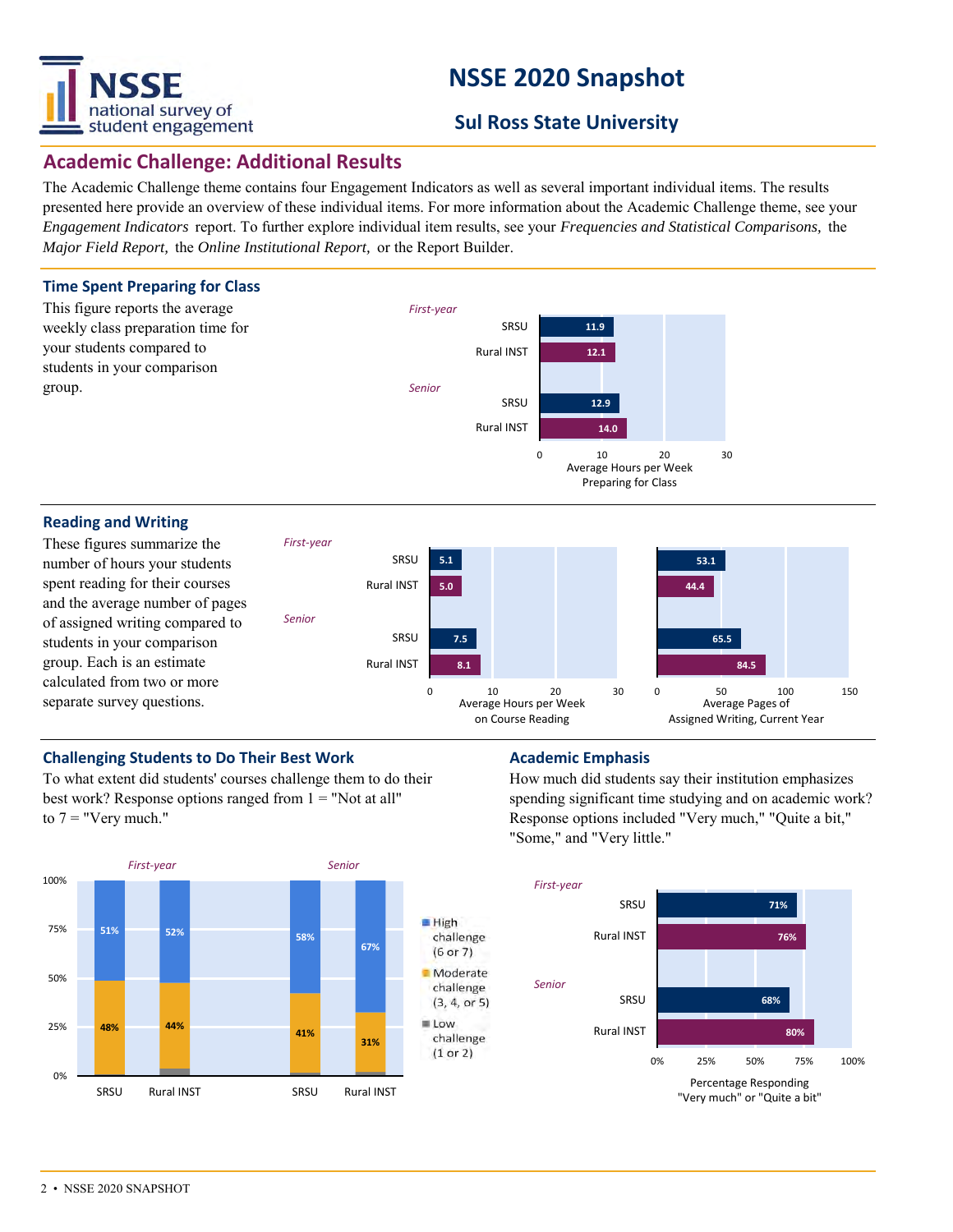

# **NSSE 2020 Snapshot**

# **Sul Ross State University**

## **Item Comparisons**

By examining individual NSSE questions, you can better understand what contributes to your institution's performance on the Engagement Indicators. This section displays the five questions<sup>a</sup> on which your students scored the highest and the five questions on which they scored the lowest, relative to students in your comparison group. Parenthetical notes indicate whether an item belongs to a specific Engagement Indicator or is a High-Impact Practice. While these questions represent the largest differences (in percentage points), they may not be the most important to your institutional mission or current program or policy goals. For additional results, see your *Frequencies and Statistical Comparisons* report.

#### **First-year**

**Senior**

#### **Highest Performing Relative to Rural INST**

### Worked with a faculty member on activities other than coursework  $\left( ...\right) ^{\mathsf{b}}$  (SF)

Instructors taught course sessions in an organized way<sup>c</sup> (ET)

Assigned more than 50 pages of writing<sup>g</sup>

Institution emphasis on attending campus activities and events  $(...)^c$  (SE)

About how many courses have included a community-based project (service-learning)?<sup>e</sup> (HIP)

### **Lowest Performing Relative to Rural INST**

Analyzing an idea, experience, or line of reasoning in depth by examining its parts<sup>c</sup> (HO) Prepared for exams by discussing or working through course material w/other students<sup>b</sup> (CL) Asked another student to help you understand course material<sup>b</sup> (CL) Worked with other students on course projects or assignments $^{\rm b}$  (CL)

Institution emphasis on using learning support services  $(\cdot \cdot \cdot)^c$  (SE)

**Highest Performing Relative to Rural INST**

Talked about career plans with a faculty member $^{\rm b}$  (SF) Explained course material to one or more students<sup>b</sup> (CL)

Reviewed your notes after class<sup>b</sup> (LS)



Percentage Point Difference with Rural INST





Applying facts, theories, or methods to practical problems or new situations<sup>c</sup> (HO) Institution emphasis on providing support to help students succeed academically<sup>c</sup> (SE) Quality of interactions with student services staff (...)<sup>d</sup> (QI) Institution emphasis on encouraging contact among students from different backgrounds...<sup>c</sup> (SE) Discussions with... People of a race or ethnicity other than your own<sup>b</sup> (DD)



Percentage Point Difference with Rural INST

a. The displays on this page draw from the items that make up the ten Engagement Indicators (EIs), six High-Impact Practices (HIPs), and the additional academic challenge items reported on page 2. Key to abbreviations for EI items: HO = Higher-Order Learning, RI = Reflective & Integrative Learning, LS = Learning Strategies, QR = Quantitative Reasoning, CL = Collaborative Learning, DD = Discussions with Diverse Others, SF = Student-Faculty Interaction, ET = Effective Teaching Practices, QI = Quality of Interactions, SE = Supportive Environment. HIP items are also indicated. Item numbering corresponds to the survey facsimile available on the NSSE website.

- b. Combination of students responding "Very often" or "Often."
- c. Combination of students responding "Very much" or "Quite a bit."

d. Rated at least 6 on a 7-point scale.

e. Percentage reporting at least "Some."

```
f. Estimate based on the reported amount of course preparation time spent on assigned reading.
```
g. Estimate based on number of assigned writing tasks of various lengths.